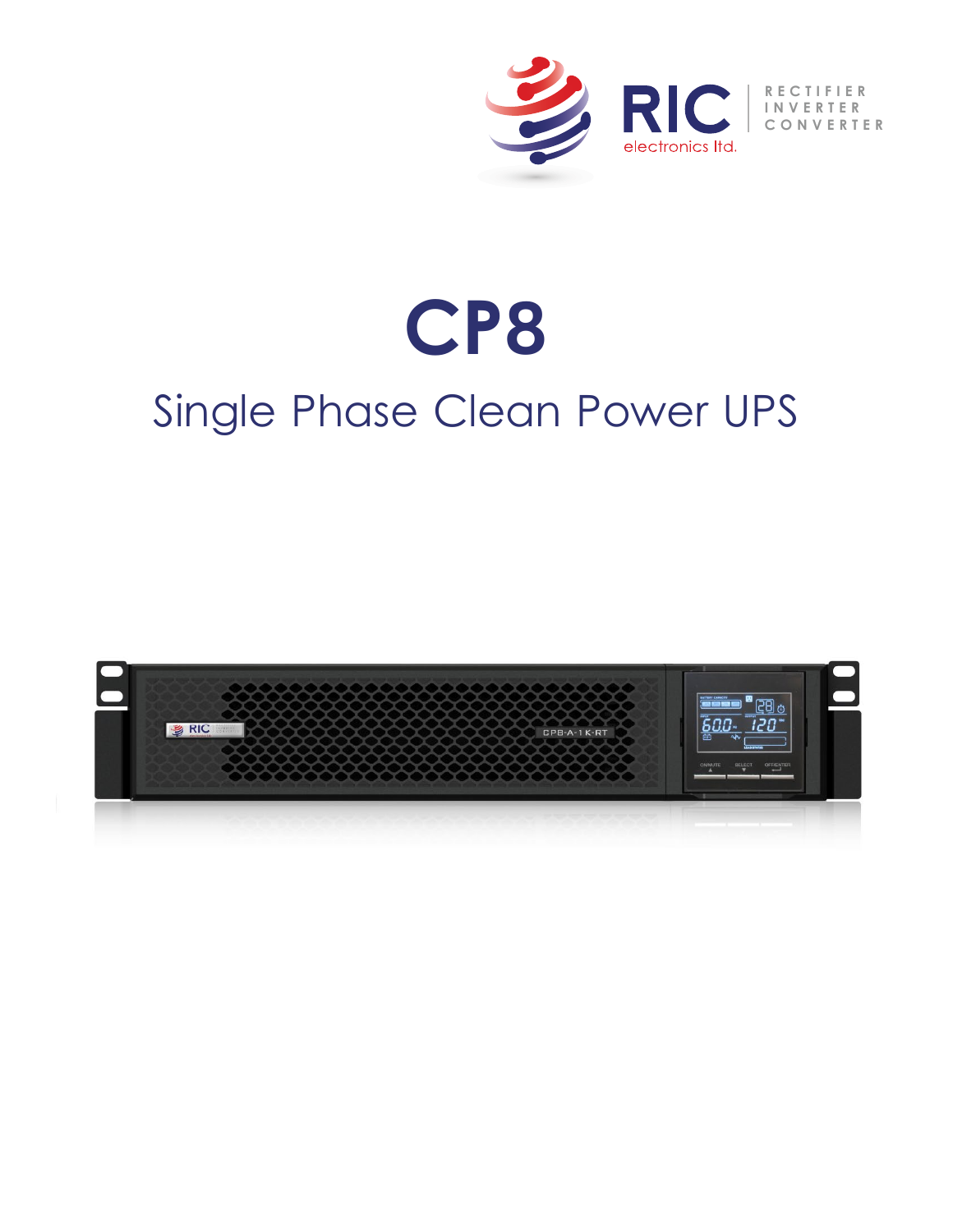### **Product Overview**



**CP8** Single Phase your mission-critical The CP8 Single Phase Clean Power UPS keeps your mission-critical power equipment well protected against common power anomalies such as: power sags and brownouts, harmonic distortions, voltage surges/spikes, input noise, and frequency fluctuations at all times. It provides clean, uninterrupted power with precise voltage regulation which guarantees a true sinewave output.

> CP8 has high efficiency which helps reduce electrical cost. Further, the UPS is conformally coated which helps protect from degradation, making it a viable solution for a variety of applications such as telecom, data centers, server rooms and others.

> The CP8 models are available in wide range of power ratings including, 1000, 1500, 2000, 3000, 6000, 10000VA. Up to three modules can be connected in parallel for added capacity on 6 and 10kVA models.



1kVA UPS with accessories included



UPS topology

#### **Technology**

Double Conversion technology utilized in every CP8 model allows the equipment to be isolated from raw utility power. This is accomplished by first converting utility input to DC then DC through a booster which is inverted back to AC. In addition, CP8 boasts zero transfer time between the AC mode to battery mode. CP8 also incorporates automatic re-transfer in the event utility is restored while the system is in battery mode.

Furthermore, the UPS is equipped with an internal static bypass switch such that if a fault occurs at the rectifier or the inverter, or if the overload rating is exceed, the system will automatically transfer to bypass mode, safely isolating your essential loads from any potential hazards.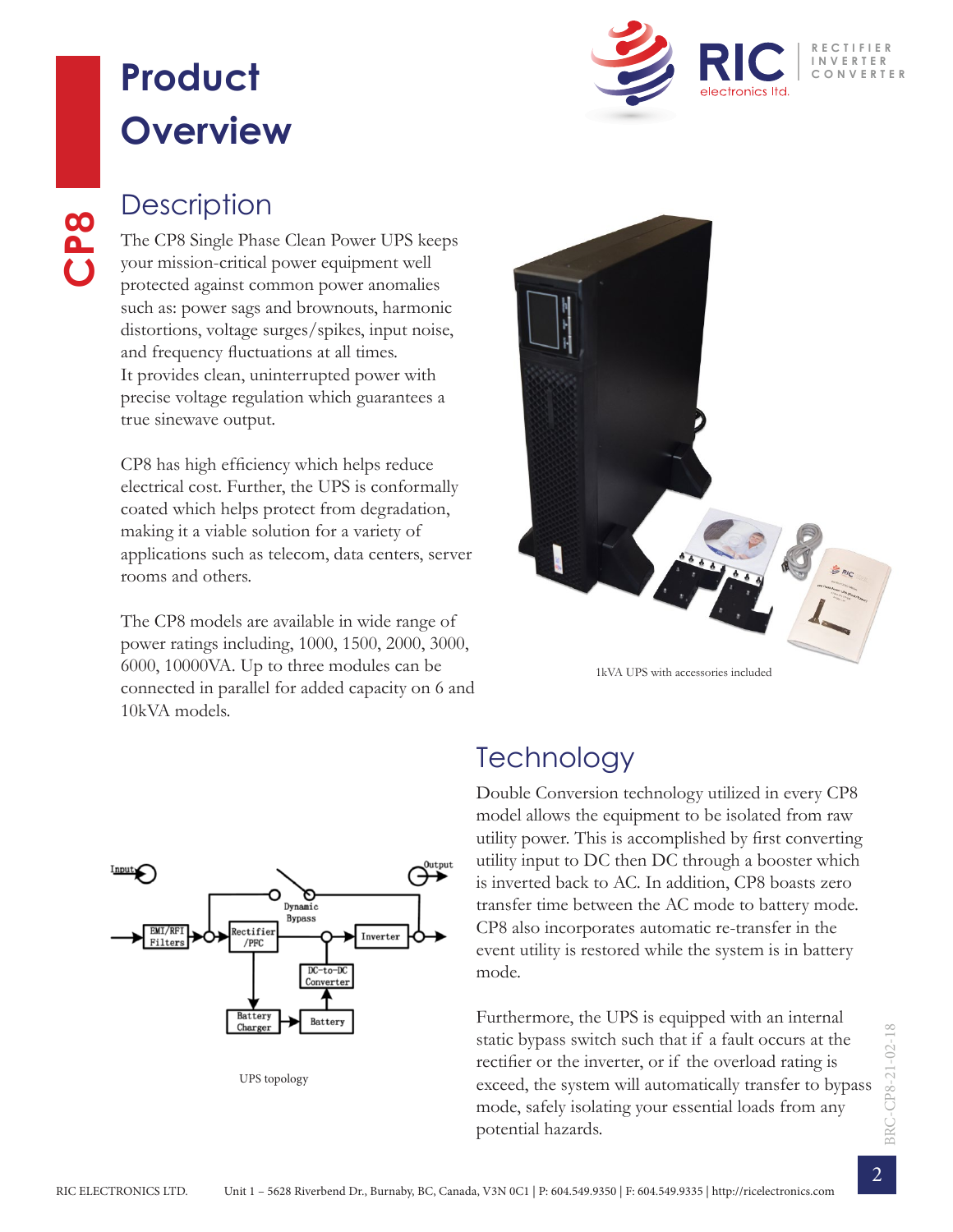### **Features**

**CP8**



#### All Models (1-10kVA)

- Output power factor:  $> 0.9$
- Exceptional output voltage regulation of  $+/-1\%$
- Active input power factor correction 0.99
- Outstanding overload capability
- High efficiency up to 91%
- 50Hz/60Hz frequency converter mode
- 4 programmable power management outlets (1-3kVA only)
- Emergency power off function (EPO)
- Hot swappable battery design
- ECO mode energy saving
- Input EMI filter for surge protection
- USB/RS-232 communications
- Low input THDi
- Optional: SNMP/Modbus RS485/Alarm card/Wifi card/External Maintenance Bypass (6/10kVA only for bypass)

| <b>INPUT CORD TYPE</b> |                          |    |  |  |  |
|------------------------|--------------------------|----|--|--|--|
| $1/1.5$ kVA            | NEMA 5-15R (15A)         |    |  |  |  |
| 2kVA                   | <b>NEMA 5-20R (20A)</b>  | D. |  |  |  |
| 3kVA                   | <b>NEMA L5-30R (30A)</b> |    |  |  |  |
| $6/10$ kVA             | <b>Terminal Blocks</b>   |    |  |  |  |



6kVA UPS and external battery pack in rack mount configuration



1kVA UPS in tower configuration

#### 6/10kVA

- State-of-Art DSP technology guarantees increase in reliability and noise immunity
- Wide input voltage range (110-300 VAC)
- Generator compatible
- Adjustable battery numbers
- Optional N+1 redundancy up to 3
- Optional isolation transformer for 120VAC nominal output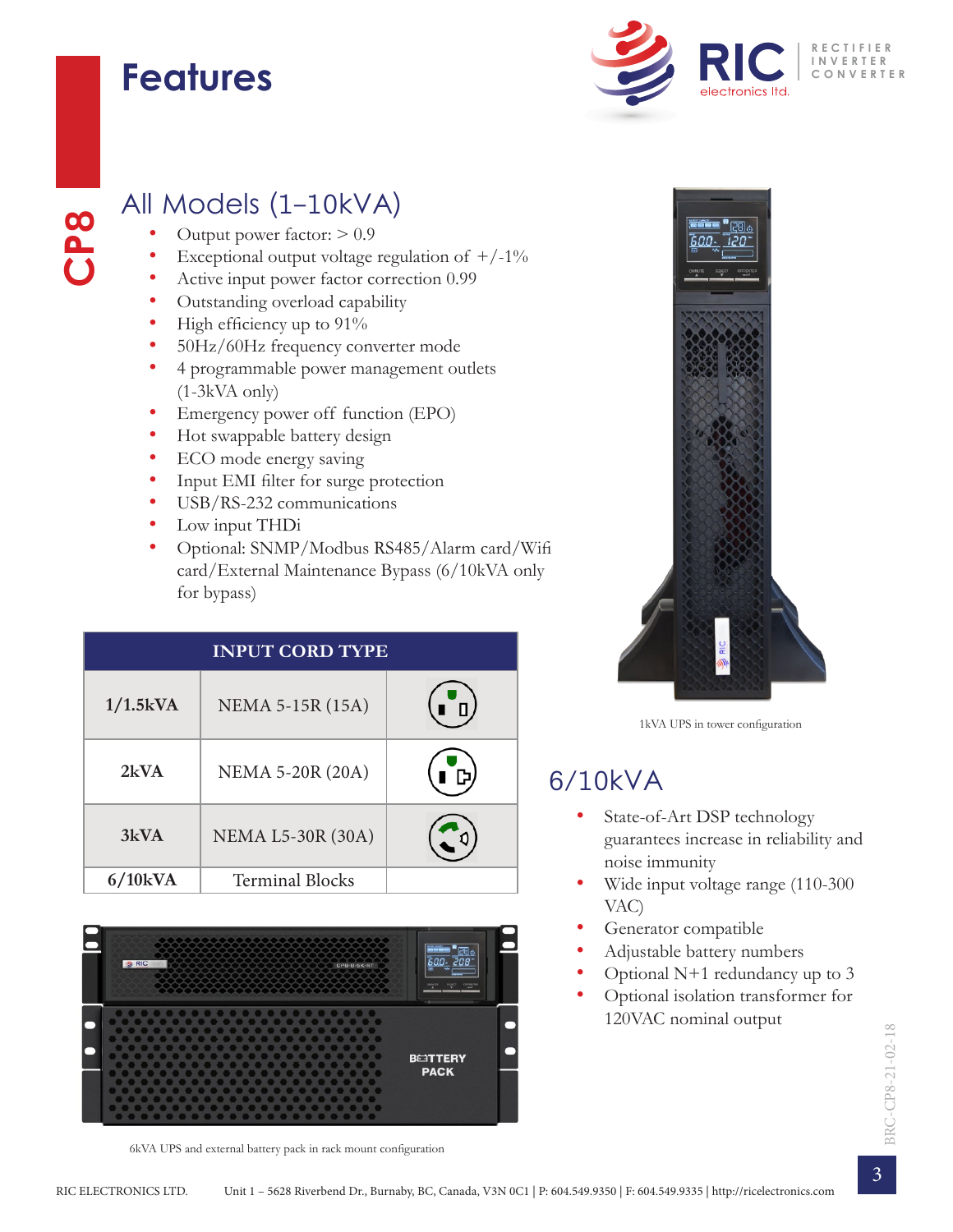### **Additional Features**



#### Rear Layout 6kVA

Speed controlled dual fans

External Battery

#### Custom Integration

For harsh environments, an appropriately rated NEMA enclosure can be easily integrated with rails, back panel, sliding drawers, ground lugs, fans, heaters, and A/C to maximize efficiency and reliability.

Custom distribution panel, terminal layout, lifting provisions, over-current protection and transformer configurations can all be utilized as required to provide the perfect solution for your application.

Conveniently, the CP8 UPS can be mounted either on standard 19" racks or freestanding with a tower base.

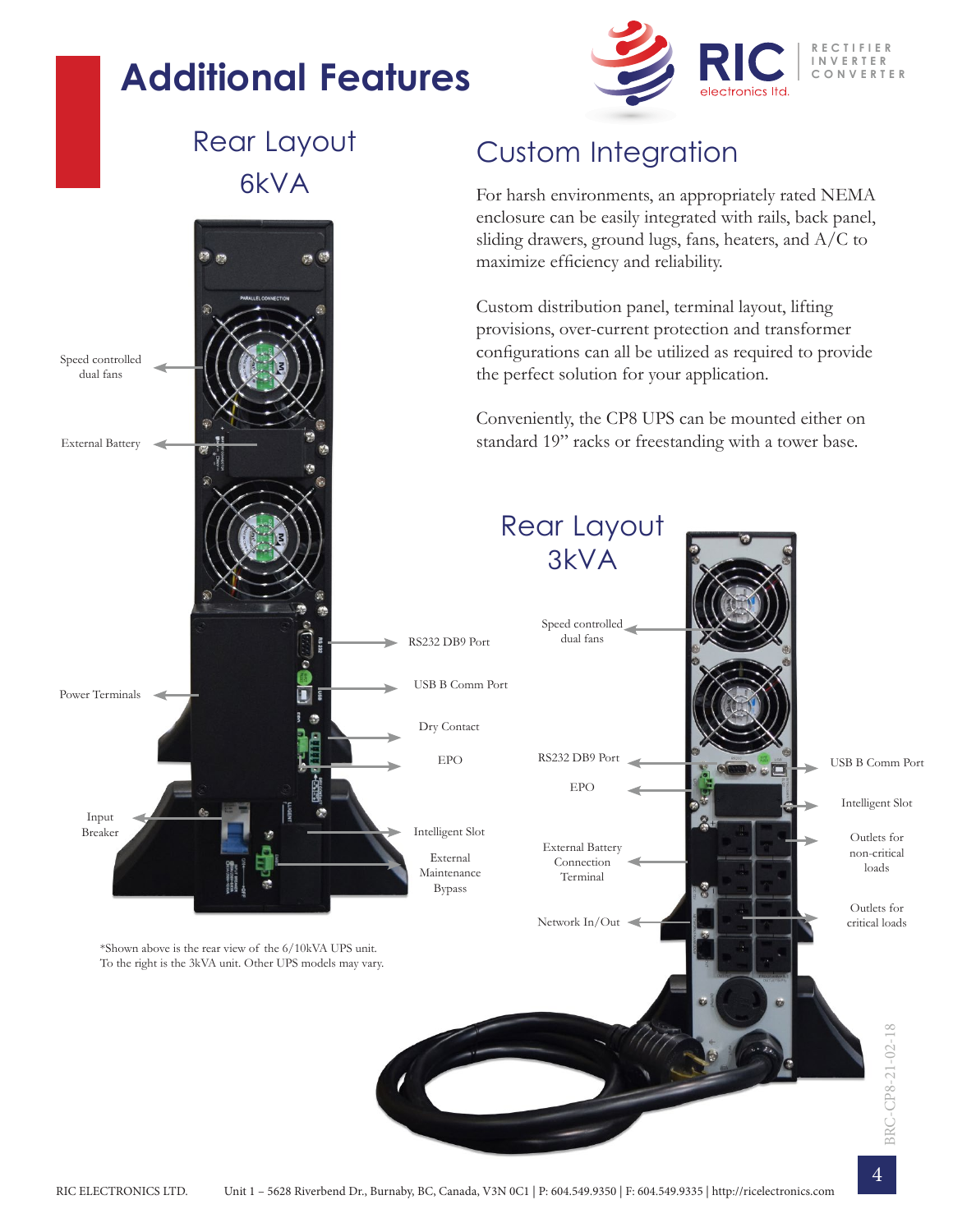### **Additional Features**



# **CP8**Metering and Setup

- **• Input AC**
	- Voltage
	- **Frequency**
	- Current
- **• Battery DC**
	- Voltage
	- Current\*
	- Load  $\%*$
	- Back-up Time
- **• Output AC**
	- Voltage
	- **Frequency**
	- Load Current
	- Load  $\%$
- **• Mode of Operation**
	- Normal
	- **Battery**
	- Bypass
	- ECO
	- **Frequency Converter**
- **• Warning/Alarms/Fault Code**
	- Overload
	- Low / High Voltage
	- Abnormal Frequency
	- Batt EOD
	- Over charge
	- EPO
	- High Temperature
	- Rectifier/Inverter/Battery Fail
	- Input Connection Fail

#### **• Ambient Temperature**

\* 1-3kVA models only



HMI showing key UPS parameters

### Setup Parameters

- **• Configurable Parameters**
	- Output voltage / frequency
	- ECO mode
	- Frequency converter mode
	- Bypass voltage / frequency limit
	- Input AC Voltage
	- Programmable Outlet\*
	- Battery AH (Capacity)\*
	- Battery Boost / Float Voltage\*
	- Max charging current
	- EPO logic
	- Output voltage calibration\*\*

\* 1-3kVA models only

\*\*6/10kVA models only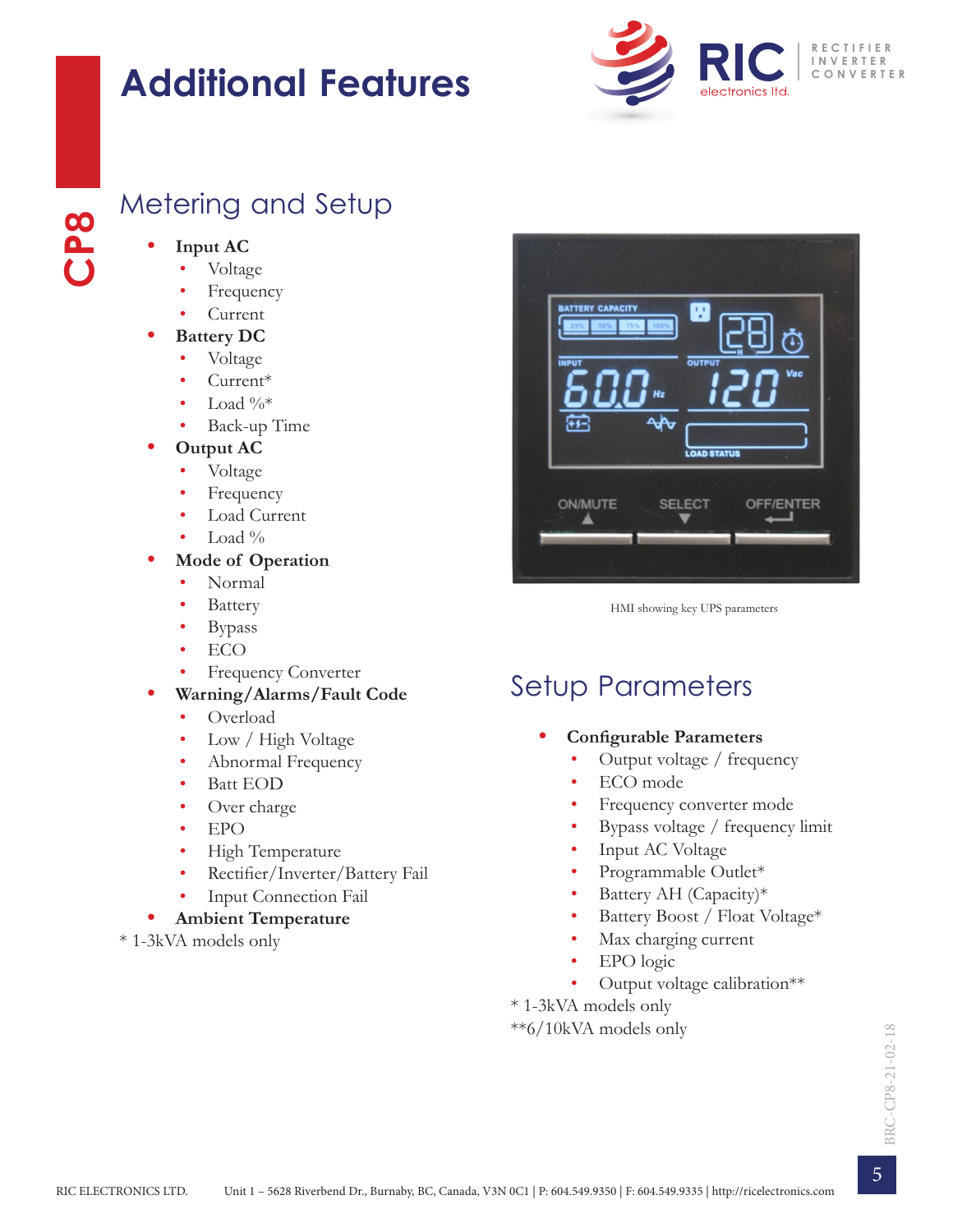## **Optional Features**







The Simple Network Management Protocol (SNMP) allows you to monitor the status of the CP8 UPS using any user-preferred web browser. The card should be inserted in the Intelligent Slot from the rear.



The dual Modbus RTU RS485 ports provides you with flexibility for networking with multiple devices. An external Modbus RTU to TCP converter can be installed if desired.



The optional alarm card provides the following status relays for your monitoring needs:

- UPS ON status
- UPS alarm
- Utility failure
- Low battery
- UPS failure
- Bypass Status
- UPS audible alarm



A external maintenance bypass panel can be integrated to ensure a complete UPS isolation when maintenance or removal of the UPS is required without dropping power to the load.



The factory installed, plug and play parallel kit enables the 6 and the 10kVA UPS models to be connected in parallel up to three units for an added capacity and  $N+1$  redundancy with load sharing.

\*Each UPS unit must have its own separate battery bank for proper operation.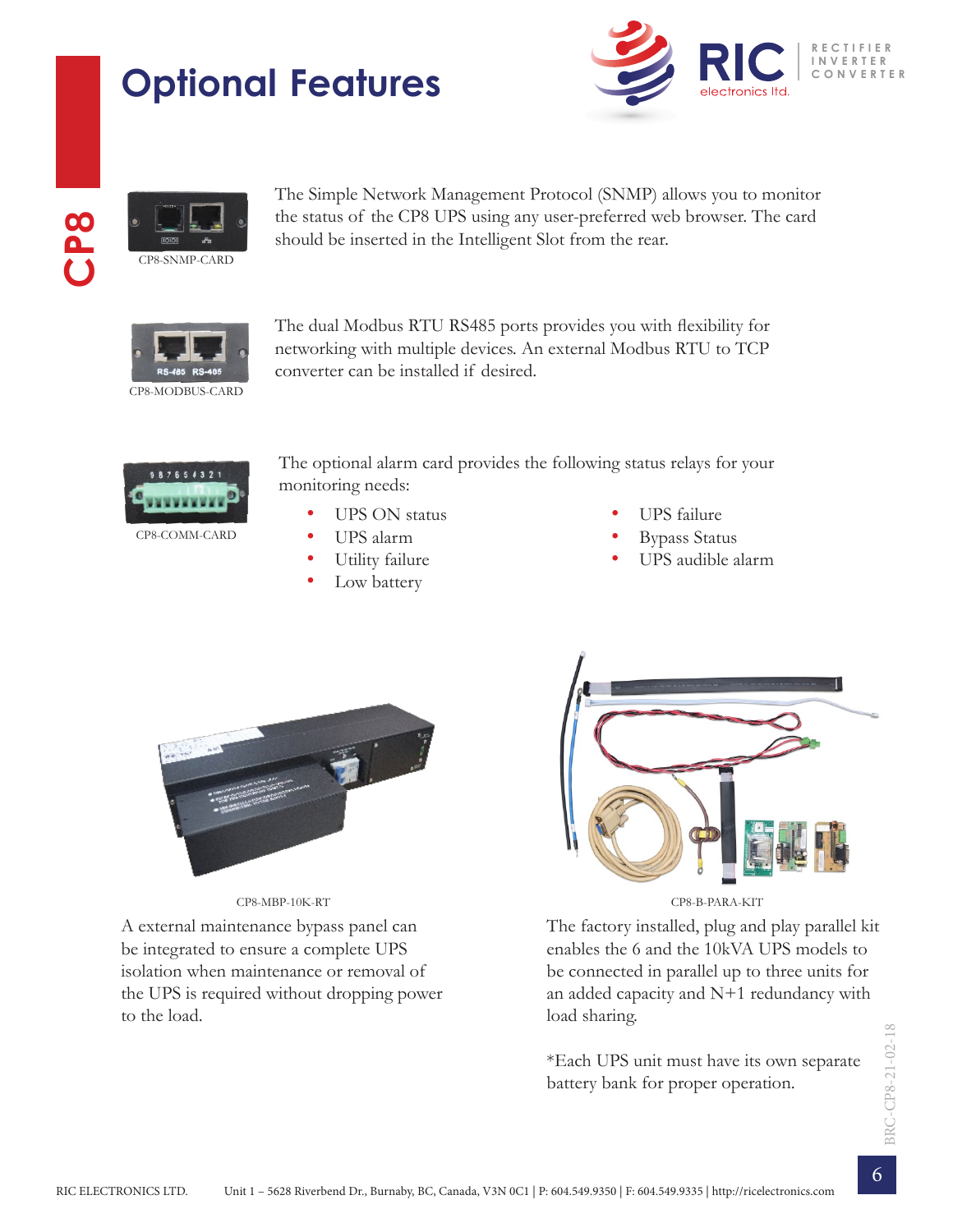### **Product Selection**



|                      |                  |              |             |              |                         |                      | <b>Battery Backup Time</b> |                      |                       |                                                 |             |
|----------------------|------------------|--------------|-------------|--------------|-------------------------|----------------------|----------------------------|----------------------|-----------------------|-------------------------------------------------|-------------|
| <b>MODEL</b>         | Capacity<br>(VA) | Power<br>(W) | In<br>(Vac) | Out<br>(Vac) | <b>Battery</b><br>(vdc) | 25%<br>Load<br>(min) | 50%<br>Load<br>(min)       | 75%<br>Load<br>(min) | 100%<br>Load<br>(min) | <b>Dimensions</b><br>$H \times W \times D$ (in) | Wt<br>(lbs) |
| $CP8-A-1K-RT$        | 1000             | $1000**$     | 120         | 120          | 36                      | 38.63                | 16.77                      | 9.46                 | 5.9                   | $(2U)$ 3.5 x 17.2 x 16.1                        | 31.1        |
| <b>CP8-A-1.5K-RT</b> | 1500             | 1300**       | 120         | 120          | 36                      | 20.2                 | 10.3                       | 5.27                 | 2.96                  | $(2U)$ 3.5 x 17.2 x 16.1                        | 32.1        |
| $CP8-A-2K-RT$        | 2000             | 1850**       | 120         | 120          | 72                      | 40.59                | 17.01                      | 9.62                 | 5.96                  | $(2U)$ 3.5 x 17.2 x 24.8                        | 51.4        |
| $CP8-A-3K-RT$        | 3000             | 2739**       | 120         | 120          | 72                      | 24.33                | 9.79                       | 4.88                 | 2.64                  | $(2U)$ 3.5 x 17.2 x 24.8                        | 60.6        |
| $CP8-B-6KB-RT*$      | 6000             | 6000         | 240         | 240          | 240                     | 42.89                | 18.09                      | 10.3                 | 6.57                  | $(5U)$ 8.8 x 17.2 x 27                          | 172.1       |
| CP8-B-10KB-RT*       | 10000            | 10000        | 240         | 240          | 240                     | 22.88                | 8.78                       | 4.59                 | 3.06                  | $(5U)$ 8.8 x 17.2 x 28                          | 178.7       |

**\* Includes one external battery bank - part number: CP8-EBB-240-6K/10K-RT \*\* Based on 120V input/output nominal**

**Additional External Battery Backup**

| <b>MODEL</b>              | <b>Use</b><br>with<br>(VA) | <b>Battery</b><br>(Vdc) | <b>Battery</b><br>Qty<br>$(\#)$ | Battery<br>Cap<br>(AH) | Total<br><b>String</b> | 25%<br>Load<br>(min) | 50%<br>Load<br>(min) | 75%<br>Load<br>(min) | 100%<br>Load<br>(min) | <b>Dimensions</b><br>$H \times W \times D$ (in) | Wt<br>(lbs) |
|---------------------------|----------------------------|-------------------------|---------------------------------|------------------------|------------------------|----------------------|----------------------|----------------------|-----------------------|-------------------------------------------------|-------------|
| CP8-EBB-36-1.5K-RT        | 1500                       | 36                      | 6                               | 18                     | $\overline{2}$         | 147.45               | 66.50                | 39.61                | 27.31                 | $(2U)$ 3.5 x 17.2 x 16.75                       | 47.3        |
|                           | 1500                       | 36                      | 6                               | 18                     | 2                      | 55.73                | 24.34                | 14.58                | 9.29                  |                                                 |             |
| $CP8$ -EBB-72L-2K/3K-RT   | 2000                       | 72                      | 12                              | 18                     | $\overline{2}$         | 96.98                | 41.46                | 24.68                | 16.88                 | $(2U)$ 3.5 x 17.2 x 28.5                        | 90.8        |
|                           | 3000                       | 72                      | 12                              | 18                     | $\mathbf{2}$           | 58.93                | 25.04                | 14.54                | 9.46                  |                                                 |             |
|                           | 6000                       | 240                     | 20                              | 9                      |                        | 42.89                | 18.09                | 10.3                 | 6.57                  |                                                 |             |
| $ CP8-EBB-240-6K/10K-RT $ | 10000                      | 240                     | 20                              | 9                      |                        | 22.88                | 8.78                 | 4.59                 | 3.06                  | $(3U)$ 5.3 x 17.2 x 24.75                       | 139         |

#### **Options**

| <b>ISOLATION</b><br><b>TRANSFORMER</b> | Capacity<br>(VA) | Power<br>$(\mathbf{W})$ | In<br>(Vac) | Out<br>(Vac) | <b>Battery</b><br>(Vdc) | <b>Dimensions</b><br>$H \times W \times D$ (in) | Wt<br>(lbs) |
|----------------------------------------|------------------|-------------------------|-------------|--------------|-------------------------|-------------------------------------------------|-------------|
| $CP8-6K-ISO$                           | 6000             | 6000                    | 240         | 240/120      | 240                     | $(3U)$ 5.3 x 17.2 x 26.75                       | 134.5       |
| $CP8-10K-ISO$                          | 10000            | 10000                   | 240         | 240/120      | 240                     | $(3U)$ 5.3 x 17.2 x 31                          | 198.4       |

**\*Backup time is affected with use of isolation transformers.**

| <b>OPTIONS</b>         | Description                                                           |  |  |
|------------------------|-----------------------------------------------------------------------|--|--|
| CP8-MBP-10K-RT         | Maintenance Bypass panel [3.39"x17.2"x8.27"-<br>$HxWxD$ ] - [6.6 lbs] |  |  |
| <b>CP8-SNMP-CARD</b>   | SNMP network card                                                     |  |  |
| <b>CP8-MODBUS-CARD</b> | Modbus RTU RS-485 (2 ports)                                           |  |  |
| CP8-COMM-CARD          | Alarm relays/dry contact                                              |  |  |
| CP8-B-PARA-KIT         | Parallel Kit (only for 6-10k models)*                                 |  |  |
| CP8-RAIL-KIT-2U        | Rail mounting kit (pair) for 2U high                                  |  |  |
| CP8-RAIL-KIT-3U        | Rail mounting kit (pair) for 3U high                                  |  |  |
| <b>CP8-WIFI-CARD</b>   | Wifi network card                                                     |  |  |

**RIC Electronics Ltd. guarantees this product to be free from defects in material and/or workmanship for a period of 24 months (2 years) from date of manufacture. Some exclusions may apply.**  \* Derate the capacity to 90% in parallel operation or when the output voltage is adjusted to 208VAC.

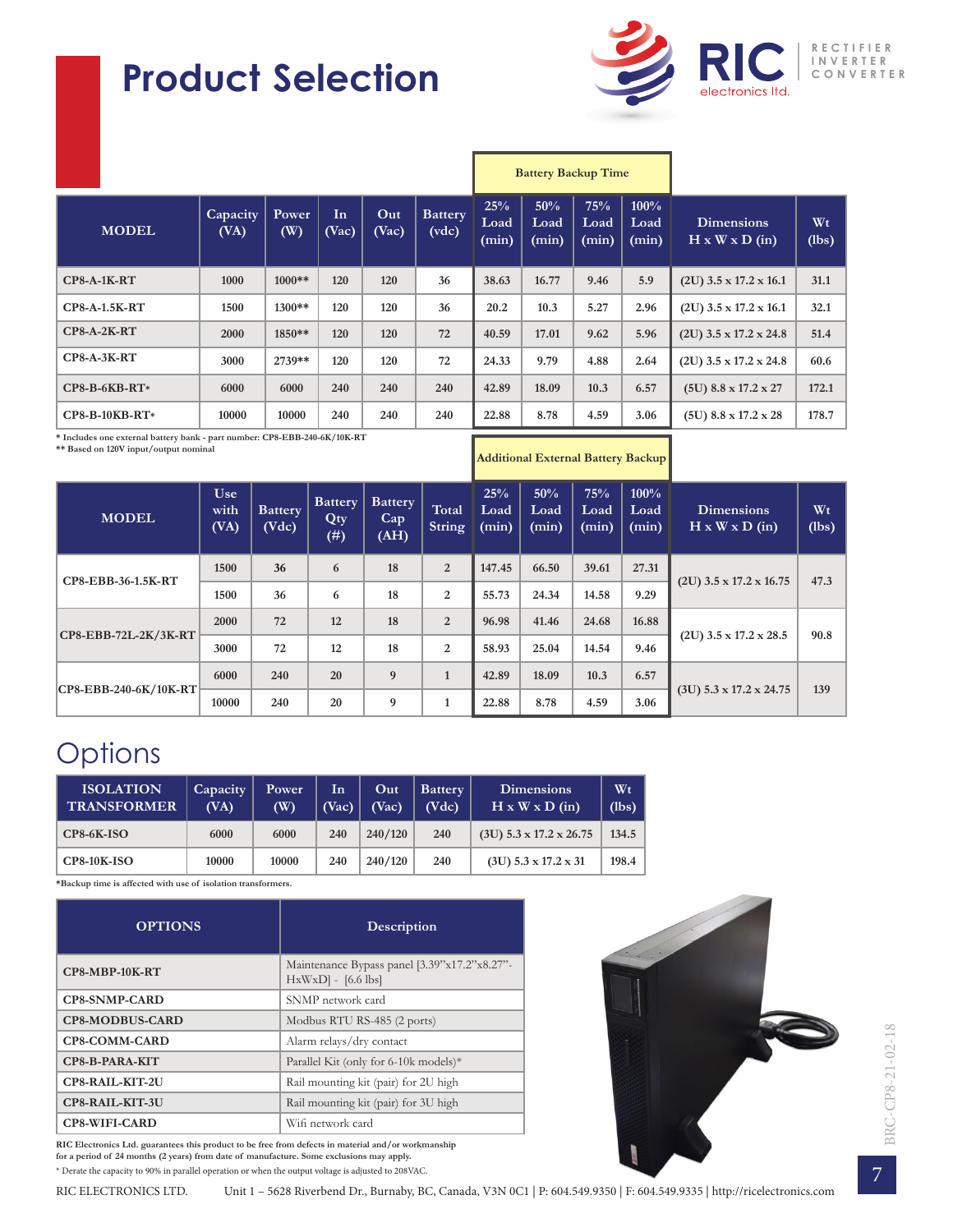### **Technical Specifications (1-3kVA)**

| Model                         |                                                              |                                        | <b>CP8-1K-RT</b>                                                                                                    | <b>CP8-1.5K-RT</b>                                                                                       | $CP8-2K-RT$                  | $CP8-A-3K-RT$                                                   |  |  |  |  |  |
|-------------------------------|--------------------------------------------------------------|----------------------------------------|---------------------------------------------------------------------------------------------------------------------|----------------------------------------------------------------------------------------------------------|------------------------------|-----------------------------------------------------------------|--|--|--|--|--|
| Capacity*                     | 1000VA/1000W<br>1500VA/1300W<br>2000VA/1850W<br>3000VA/2740W |                                        |                                                                                                                     |                                                                                                          |                              |                                                                 |  |  |  |  |  |
| Input                         |                                                              |                                        |                                                                                                                     |                                                                                                          |                              |                                                                 |  |  |  |  |  |
| Voltage<br>Range              |                                                              | Low Line Transfer                      | $80$ VAC/70VAC/60VAC/55VAC $\pm$ 5 %<br>(based on load percentage 100% - 80 % / 80 % - 70 % / 70 - 60 % / 60 % - 0) |                                                                                                          |                              |                                                                 |  |  |  |  |  |
| <b>Low Line Comeback</b>      |                                                              |                                        | 87VAC/77VAC/67VAC/62VAC ± 5 %                                                                                       |                                                                                                          |                              |                                                                 |  |  |  |  |  |
|                               |                                                              | <b>High Line Transfer</b>              | 150 VAC $\pm$ 5 %                                                                                                   |                                                                                                          |                              |                                                                 |  |  |  |  |  |
|                               |                                                              | <b>High Line Comeback</b>              | 145 VAC $\pm$ 5 %                                                                                                   |                                                                                                          |                              |                                                                 |  |  |  |  |  |
| <b>Frequency Range</b>        |                                                              |                                        |                                                                                                                     | $40Hz \sim 70 Hz$                                                                                        |                              |                                                                 |  |  |  |  |  |
| Phase                         |                                                              |                                        | Single phase with ground                                                                                            |                                                                                                          |                              |                                                                 |  |  |  |  |  |
| <b>Power Factor</b>           |                                                              |                                        | $\geq$ 0.99 @ full load                                                                                             |                                                                                                          |                              |                                                                 |  |  |  |  |  |
| THDi                          |                                                              |                                        |                                                                                                                     | $\leq$ 5% @ 100~130VAC<br>THDU < $1.6\%$ $\omega$ input and full linear load condition                   |                              |                                                                 |  |  |  |  |  |
| Output                        |                                                              |                                        |                                                                                                                     |                                                                                                          |                              |                                                                 |  |  |  |  |  |
| Output voltage                |                                                              |                                        |                                                                                                                     | 100/110/115/120/127VAC                                                                                   |                              |                                                                 |  |  |  |  |  |
| <b>AC Voltage Regulation</b>  |                                                              |                                        |                                                                                                                     | $\pm$ 1% (Batt. Mode)                                                                                    |                              |                                                                 |  |  |  |  |  |
| Frequency Range (Sync)        |                                                              |                                        |                                                                                                                     | $47 \sim 53$ Hz or $57 \sim 63$ Hz                                                                       |                              |                                                                 |  |  |  |  |  |
|                               |                                                              | Frequency Range (Batt. Mode)           |                                                                                                                     | 50 Hz $\pm$ 0.1 Hz or 60Hz $\pm$ 0.1 Hz                                                                  |                              |                                                                 |  |  |  |  |  |
| Overload                      |                                                              | <b>AC</b> Mode                         |                                                                                                                     | $100\% \sim 110\%$ warning only, $110\% \sim 130\%$ : 5min, $130\% \sim 140\%$ : 30sec, $140\%$ : 1.5sec |                              |                                                                 |  |  |  |  |  |
|                               |                                                              | <b>Battery Mode</b>                    |                                                                                                                     | $100\% \sim 110\%$ warning only, $110\% \sim 130\%$ : 2min, $130\% \sim 140\%$ : 10sec, $140\%$ : 1.5sec |                              |                                                                 |  |  |  |  |  |
| <b>Current Crest Ratio</b>    |                                                              |                                        |                                                                                                                     | $3:1$ max                                                                                                |                              |                                                                 |  |  |  |  |  |
| <b>Harmonic Distortion</b>    |                                                              |                                        | $\leq$ 2% @ 100% Linear Load; 4% @ 100% Non-linear Load                                                             |                                                                                                          |                              |                                                                 |  |  |  |  |  |
| <b>Transfer Time</b>          |                                                              | Line to Battery                        | 0 <sub>ms</sub>                                                                                                     |                                                                                                          |                              |                                                                 |  |  |  |  |  |
|                               |                                                              | <b>Inverter to Bypass</b>              | $< 4$ ms                                                                                                            |                                                                                                          |                              |                                                                 |  |  |  |  |  |
| Efficiency                    |                                                              |                                        |                                                                                                                     |                                                                                                          |                              |                                                                 |  |  |  |  |  |
| <b>AC</b> Mode                |                                                              |                                        | $\geq$ 91% @ full charged<br>$\geq$ 89% @ full charged battery<br>battery                                           |                                                                                                          |                              |                                                                 |  |  |  |  |  |
| <b>ECO</b> Mode               |                                                              |                                        | $\geq$ 96% @ full charged battery                                                                                   |                                                                                                          |                              |                                                                 |  |  |  |  |  |
| <b>Battery Mode</b>           |                                                              |                                        | $\geq 90\%$<br>$\geq 88\%$                                                                                          |                                                                                                          |                              |                                                                 |  |  |  |  |  |
| <b>Battery</b> (Internal)     |                                                              |                                        |                                                                                                                     |                                                                                                          |                              |                                                                 |  |  |  |  |  |
| <b>Battery Type</b>           |                                                              |                                        |                                                                                                                     | 12V/9AH<br>12V/9AH<br>12V/9AH                                                                            |                              | 12V/9AH                                                         |  |  |  |  |  |
| <b>Numbers</b>                |                                                              |                                        | $\mathfrak{Z}$                                                                                                      | 3                                                                                                        | 6                            | 6                                                               |  |  |  |  |  |
| Autonomy (mins)               |                                                              |                                        | 5.9 @ 100% load                                                                                                     | 2.94 @ 100% load                                                                                         | 5.96 @ 100% load             | 2.96 @ 100% load                                                |  |  |  |  |  |
| Charger                       |                                                              |                                        |                                                                                                                     |                                                                                                          |                              |                                                                 |  |  |  |  |  |
| <b>Charging Current</b>       |                                                              |                                        | Selectable: $1/2/4/6/8A$                                                                                            |                                                                                                          |                              |                                                                 |  |  |  |  |  |
| <b>Float Charging Voltage</b> |                                                              |                                        | Range: 2.20V to 2.33V/cell (Default 2.28V/cell)                                                                     |                                                                                                          |                              |                                                                 |  |  |  |  |  |
| <b>Boost Charging Voltage</b> |                                                              |                                        | Range: 2.25V to 2.40V/cell (Default 2.36V/cell)                                                                     |                                                                                                          |                              |                                                                 |  |  |  |  |  |
|                               |                                                              | Dimensions - UPS inc. Internal Battery |                                                                                                                     |                                                                                                          |                              |                                                                 |  |  |  |  |  |
|                               |                                                              | Dimension, HxWxD in {mm}               | $(2U)$ 3.5 x 17.2 x 16.1 in<br>$\{89 \times 437 \times 409 \text{mm}\}\$                                            | $(2U)$ 3.5 x 17.2 x 16.1 in<br>$\{89 \times 437 \times 409$ mm}                                          |                              | $(2U)$ 3.5 x 17.2 x 24.8 in<br>$\{89 \times 437 \times 630$ mm} |  |  |  |  |  |
| Net Weight Lbs {Kg}           |                                                              |                                        | 31.1lbs {14.1kg}                                                                                                    | 33.3lbs {15.1kg}                                                                                         | 51.4lbs $\{23.3\text{kg}\}\$ | 60.6lbs {27.5.1kg}                                              |  |  |  |  |  |
| Environment                   |                                                              |                                        |                                                                                                                     |                                                                                                          |                              |                                                                 |  |  |  |  |  |
| Operation Humidity**          |                                                              |                                        | 20-95 % RH @ 0-40 $\degree$ C (non-condensing)                                                                      |                                                                                                          |                              |                                                                 |  |  |  |  |  |
| Noise Level                   |                                                              |                                        | Less than $50\text{dBA}$ $\omega$ 1 Meter (With fan speed control)                                                  |                                                                                                          |                              |                                                                 |  |  |  |  |  |
| Management                    |                                                              |                                        |                                                                                                                     |                                                                                                          |                              |                                                                 |  |  |  |  |  |
| Smart RS-232 or USB           |                                                              |                                        | Supports Windows $\&$ 2000/2003/XP/Vista/2008/7/8/10, Linux, Unix and MAC                                           |                                                                                                          |                              |                                                                 |  |  |  |  |  |
| <b>Optional SNMP</b>          |                                                              |                                        |                                                                                                                     | Power management from SNMP manager and web browser                                                       |                              |                                                                 |  |  |  |  |  |
| Certification                 |                                                              |                                        |                                                                                                                     |                                                                                                          |                              |                                                                 |  |  |  |  |  |
| Approvals                     |                                                              |                                        | cTUVus (UL1778:2014, CSA C22.2 No. 107.3-14)                                                                        |                                                                                                          |                              |                                                                 |  |  |  |  |  |

\*Output power capacity is based on a 120VAC input voltage. The power rating will vary depending on the input voltage.<br>\*\* If the Ups is installed or used in a place where the alitiude is above 1000m, the output power must b

8